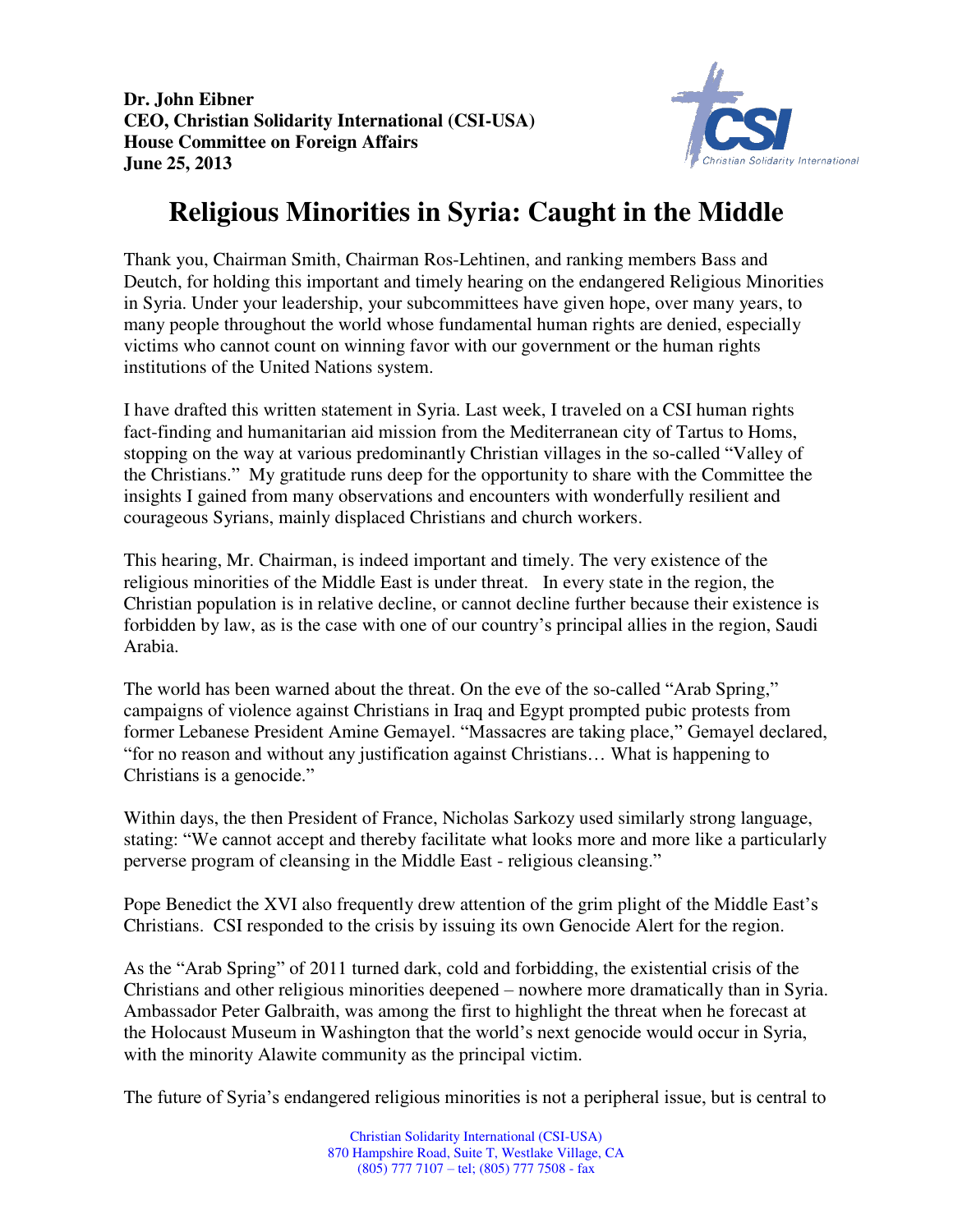the resolution of the current crisis. Roughly 30% of the population belongs to a religious minority community. By far the largest of these minority communities are the Alawites (12%) and the Christians (10%). There are also small groups of Shiites, Druze, and Ismailis. Sunni Muslims make up the majority. In the Middle East, identity is still determined primarily by the religious community into which one has been born.

The outcome of the increasingly sectarian and internationalized war that now ravages much of the land could lead either to the eradication of religious minorities or to greater guarantees for their long-term security. Syria has reached a historic fork in the road. One path continues along the route of religious pluralism, based on a rough parity between historic religions and equal citizenship. The other way leads to the erosion of religious minorities through a reversion to Sunni supremacism based on discriminatory Shariah principles, including obligatory jihad in both its violent and non-violent manifestations.

My research, which includes not only last week's fact-finding trip to Syria, but also recent visits to neighboring Lebanon and Iraq, have led to the following findings:

The late Hafez al-Assad who established Syria's ruling dynasty with a military coup in 1970 was from the minority Alawite community. The Alawites were regarded for centuries by the dominant Sunni religious establishment as non-believing infidels – indeed apostates from Islam - who were entirely outside the law and merited death. The Alawite Assads therefore strove to animate Syria with a secular political culture – a culture that provided considerable space in society for all historic religious communities.

For over four decades, the Syrian state has been unsurpassed in the Arab/Muslim Middle East as a protector of the basic religious freedom of the Sunni majority and of the non-Sunni minority religious communities. The historic Christian churches have long experienced not only freedom of worship, but also broad freedom to meet social needs outside the bounds of the Christian community and to demonstrate their faith publicly.

Syria's delicate religious balance was disturbed in 1982 when the Sunni supremacist Muslim Brotherhood a made bid for political power. This Islamist uprising was ruthlessly crushed by the Syrian state. A similar Islamist uprising took place in the spring of 2011. The opportunity arose when the "Arab Spring" pro-democracy movement reared its head in Syrian towns and cities. The peaceful pro-democracy movement was brutally suppressed by the Syrian government. But at the same time, a parallel non-democratic, Sunni supremacist movement, with strong ideological and lethal support from Saudi Arabia and other Islamist forces, soon made itself felt throughout the country.

I have received testimony from Christians from Homs, Qusair, and Latakia who witnessed during the "Arab Spring" mobs emerging from Sunni mosques following what were presumably incendiary sermons, to make unruly public demonstrations in favor of the overthrow of the "infidel" Syrian government, and its replacement with a state with Islamic legitimacy. Among the genocidal slogans heard during such demonstration were "Alawites to the tomb, Christians to Beirut," and "We will drink the blood of the Alawites." These mobs were not pro-democracy freedom fighters.

By the summer of 2011, violence became the dominant characteristic of the Sunni supremacist movement, as it came under the domination of Syrian and foreign jihadists.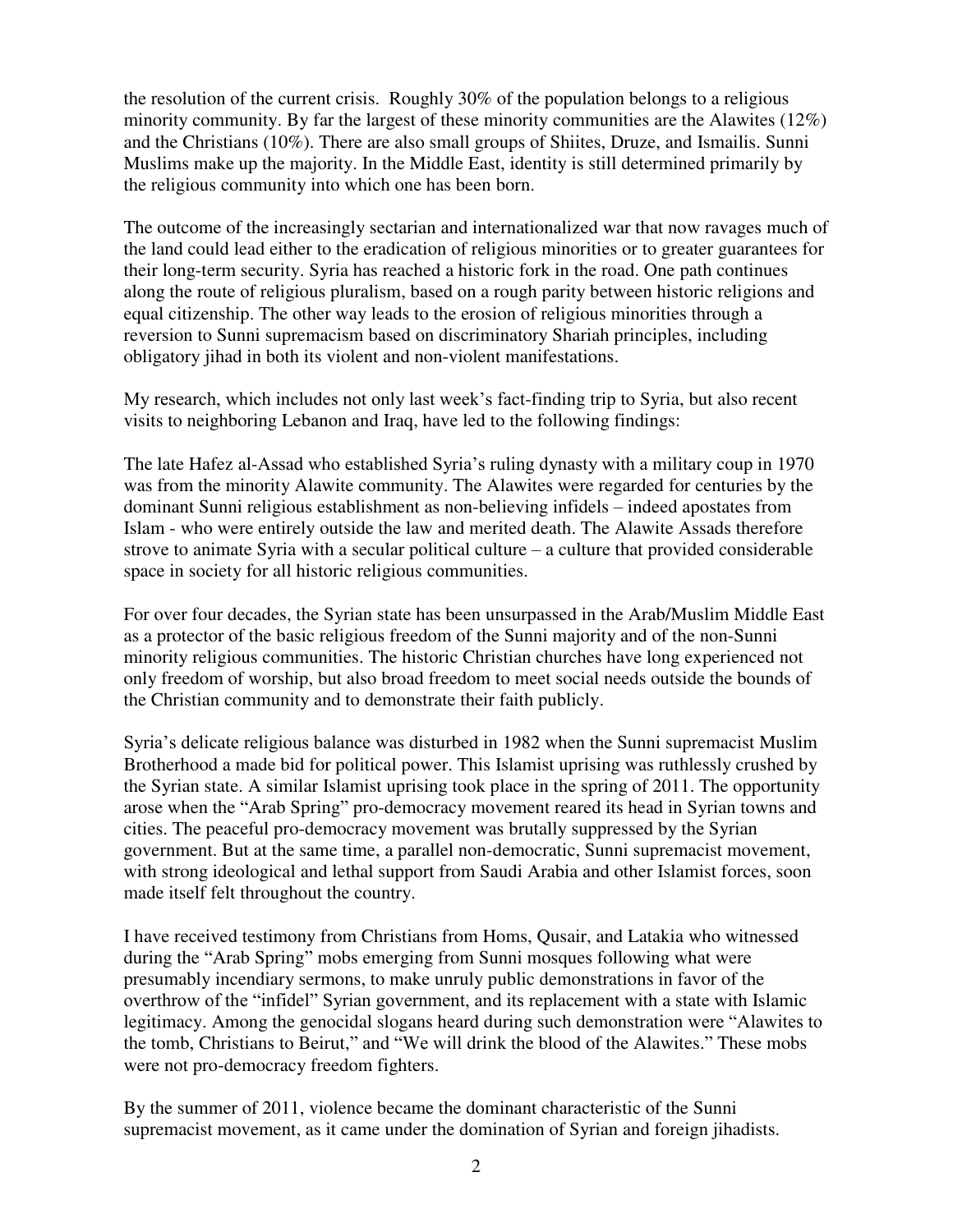Alawites and Christians were targeted as the armed jihadist and their followers began to put their genocidal slogans into practice.

Victims recounted to me details of the religious cleansing of Christian neighborhoods in Homs and Qasair by armed jihadis who threatened them with death and the destruction of their property if they did not leave their homes. A Christian woman told me that before she fled Homs at the beginning of 2012, she had seen the beheading in broad daylight of an Alawite girl who was pulled off a public minibus by armed jihadis. Churches in Homs and Qusair have not only damaged as a result of the exchange of mortars by the Syrian army and rebel forces, but have also been desecrated after falling under the control of the armed opposition.

From credible media reports and interviews with Syrians on the frontline of the conflict, we see that the targeted kidnapping of non-Sunnis is now a regular feature of the Syrian tragedy. I spoke with a Christian who reported that the four cousins of a close Alawite friend were kidnapped and beheaded. A nun told me that she knows a Christian girl who was kidnapped by armed insurgents and is now mentally deranged from the abuse. The victims of kidnapping include priests and prelates. The kidnapping of Syriac Orthodox Archbishop Yohanna Ibrahim and Greek Orthodox Archbishop Boutros Yazigi while attempting to negotiate the release of two abducted priests is widely interpreted within the Syrian Christian community as a message from the Muslim supremacist opposition to leave the country.

The Syrian war has so far resulted in the deaths of over 100,000 people, the internal displacement of 4 million, and the displacement abroad of 1.5 million. This human rights calamity has affected members of all of Syria's religious communities. Numerically, most of the victims belong to the majority Sunni community. For the Sunnis the conflict has become a war between Sunni supremacists and Sunnis who prefer the Syrian state's enforcement of tolerance and a pluralism based on enlightenment ideas of religious equality. But for the religious minorities the current conflict has become one of survival. The Syrian conflict shares many characteristics with the violent sectarian strife in Iraq following the overthrow of Saddam Hussein. The consequence of the Islamist reign of terror in post-Saddam Iraq was the flight abroad of half of Iraq's Christians and the internal displacement of most of those who stayed inside the country.

The outcome for religious minorities in Syria could turn out to be worse than in Iraq. But all hope is not lost. Massive violence, some of it targeted, did indeed drive many Christians and Alawites from their homes in places like Aleppo, Homs, Hama, Qusair and al-Raqqah when the armed Islamist opposition gained local footholds and went to battle against the Syrian government. I have seen for myself extensive destruction in Homs. But I also found government-controlled Tartus Province on the Mediterranean coast to be a generally tranquil place where people go about their private business and practice their religious faith without oppressive interference from the side of the state. The bustling seaside city of Tartus exudes a spirit of defiant optimism. Over 400,000 displaced Syrians have sought refuge there. They include Christians and Alawites, but the overwhelming majority of the displaced are Sunnis.

It is difficult to avoid the conclusion that Tartus Provice has largely, though not entirely escaped the horrors of the civil war. This is mainly because the armed Islamist insurgency has been unable to gain a foothold there. (An effort by radical Islamists to do just that in May 2013 in the mainly Sunni village of Baniyas, met with rapid suppression by the governing